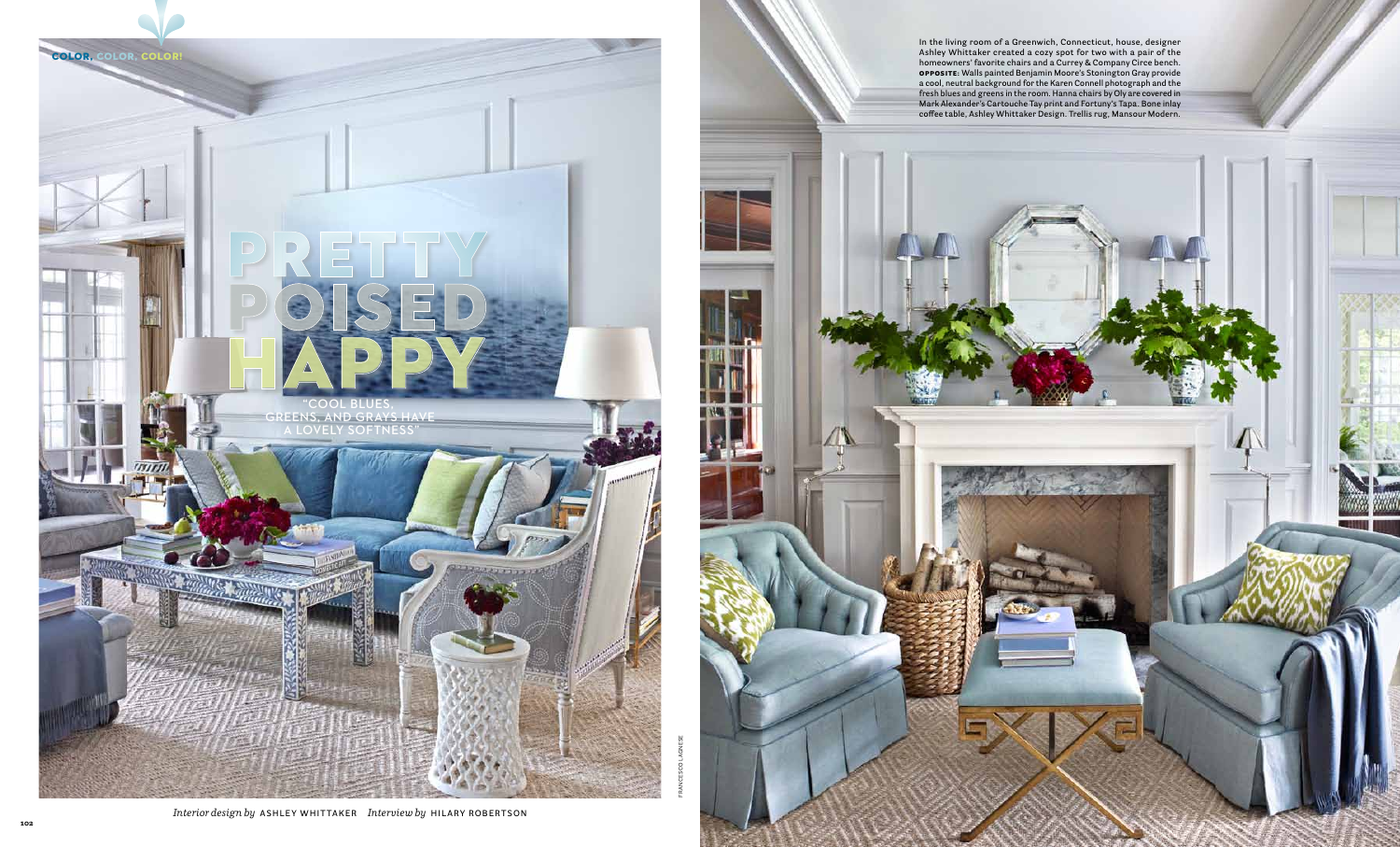# **Hilary Robertson: How did the architecture of this new house influence the colors you chose?**

**Ashley Whittaker:** The scale of the windows that Judith Larson designed made it feel like such a happy, serene environment. Light just floods these rooms. The cool blues, greens, and grays have a lovely softness that lends itself to the atmosphere of the entire house. There's also a beautiful flow to the floor plan—you look through one room to another. As soon as you enter the foyer, you get little glimpses of many spaces at once. So I had to create an equivalent flow of colors. They all had to

play well together.

### **Were these also colors that appealed to the client?**

As it turned out, they did. When I was hired, they told me they wanted a house with comfortable rooms for the family and formal rooms where they could entertain. So the wife and I went through more than 100 tear sheets of interiors she had collected. She was concerned that there was no consistent message in what she was looking for, but it soon became obvious that she loved an overall fresh approach to decorating and cool colors especially pale blues. **So once you realized that, you were on your way.** 

We went to work right away incorporating everything from spring green and turquoise to olive and blue-gray. One of the first rooms we did was the downstairs family room. She really responded to it, so it set the tone for the watery blues you see throughout the house. We knew we wanted to lacquer the living room walls a cool gray, so we started in there. It provides a neutral background against which the furniture and artwork can really shine. The blue-gray silk velvet on the sofa and the bright green accents make the room feel alive and inviting. We carried blues and greens into the sunroom, since the two rooms open to each other. The rooms look great together, although they don't match. Each room in the house stands alone, but there's also a harmonious flow. **Is that actually trellis on the sunroom walls?**  Yes. We designed the whole room around it. I think

of the sunroom as a playful version of the more serious living room. Trellis was initially used strictly for garden design, but Elsie de Wolfe is credited with bringing it indoors in the early 1900s at the Colony Club in New York City. I love it because it creates the sense of an outdoor space. On a drab winter day you can be in there and feel like you're in a beautiful garden. It also adds personality and whimsy and architectural interest. This happens to be real, but I also love a trellis paper.

### **There's an awful lot of pattern in this house.**

This house is so spacious, it could easily take big doses of it. Pattern adds color and the kind of layers that are so important. It keeps a room from feeling so matchy-matchy and gives it a more lived-in look. I always tell clients not to be scared of pattern. They'll look at six-by-six-inch swatches tightly clustered on a table and say, '*Oooh,* wow... that seems like a lot.' Of course I juxtaposed smallscale and large-scale patterns and interspersed them with solids and neutrals.

**There's also a healthy dose of sparkly surfaces metallic accents, lacquered walls—that have a glamorous, fashion-forward air about them. Is your client a snappy dresser?** 

Oh yes, but in a totally casual, low-key way. I think the sparkle was both of our alter egos coming out through decorating. It's subtle, and yet it still has a way of catching your eye and adding interest without feeling too formal. We used it in a tailored way, which I think is what makes it stand out. There's shimmery silk wallcovering on the master bedroom walls that's so elegant and sophisticated, backsplash tiles in the kitchen that just glow, and a reflective metal-leaf wallcovering on the dining room ceiling.

**Did you ever worry that it would all feel too feminine?**  No, because there are quite a lot of browns and cognacs here, too. The walls of her office, in fact, are covered with brown grass cloth, although we did use pink accents. In the upstairs family room, those earthier colors give a feeling of warmth and coziness that's a total contrast to the airiness of the living room. The dining room walls are brown lacquer painted over with a bronze vine. And the oval dining table is mahogany.

## **Do you use much brown furniture in your projects? Hasn't it become rather unfashionable?**

Funny you should mention it. I've never been a big fan, but I feel myself moving more and more in that direction. A piece of brown furniture, old or new, really grounds a room and mixes nicely with a multitude of furniture styles, from antique to modern. **What's your favorite thing about the project?**

My client called me a few weeks ago, after her first dinner party. She said it was a magical evening, with guests enjoying everything from watching sports on TV in the family room, to congregating at the kitchen island, to drinking cocktails by the fire. The whole house flowed perfectly. But she added: 'The only problem was, no one would leave!' I can't imagine a bigger compliment.

left: **Whittaker linked the sunroom to the living room with blues and greens in different but harmonious hues. For a garden feel, she had latticework applied to walls painted Pantone's Young Wheat. X-benches from Ballard Designs are covered in Kathryn M. Ireland's Casablanca. Wicker lounge chair, Bielecky Brothers. Montana rug, Cornell Carpet and Design.** 

Produced by doretta sperduto

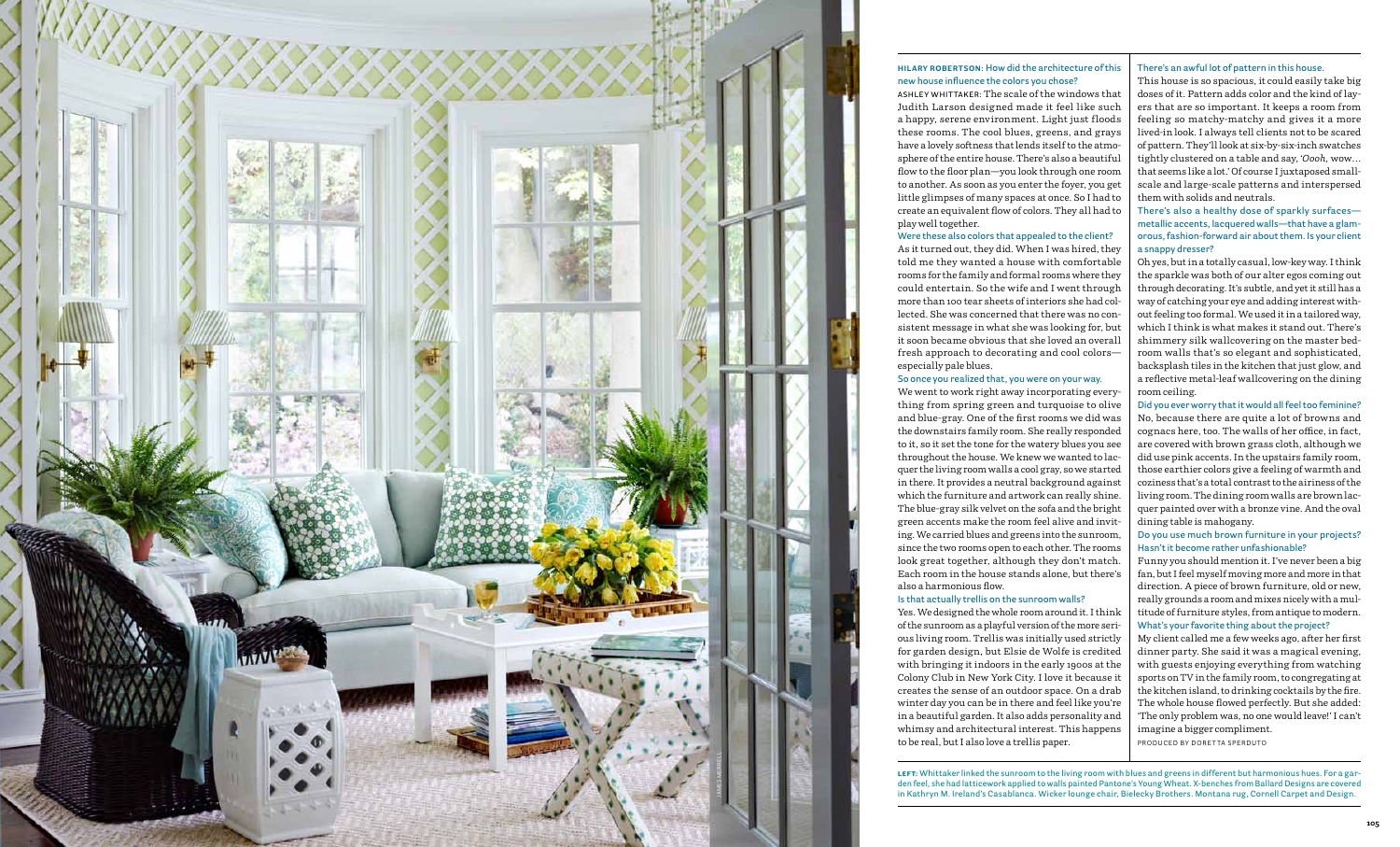**1. Terre Cuite tile from Paris Ceramics shimmers like mother-of-pearl next to the white cabinetry in the kitchen, and Urban Electric's Chisholm Hall lanterns add a splash of color. 2. In the wife's office, pink lamps by Christopher Spitzmiller stand out against brown grass cloth by Winfield Thybony. 3. The bar's Aladdin tile from Waterworks conjures up an exotic Moroccan feel. 4. Little jolts of orange punctu ate the beiges and pale blues in the family room. 5. Cole and Son's Woods wallcovering from Lee Jofa gives the small powder room big personality. 6. A pair of Currey & Company Circe benches stored under a Circolo console from Niermann Weeks can serve as extra seating in the living room.** Opp osite: **Whittaker wanted to use Chinese scenic wallpaper in the dining room, but the client was afraid it would be too much pattern. "We met in the middle," she says, "and got decorative painter Agustin Hurtado to embellish chocolate-lacquered walls with a bronze vine." Metal Leaf Ingot wallcovering from Sur faces by David Bonk adds a glamorous sheen to the ceiling. Custom dining chairs upholstered in Metal lic Dream Cow by Edelman Leather and antiqued gilt lanterns from Holly Hunt amplify the glow.**



james merrell







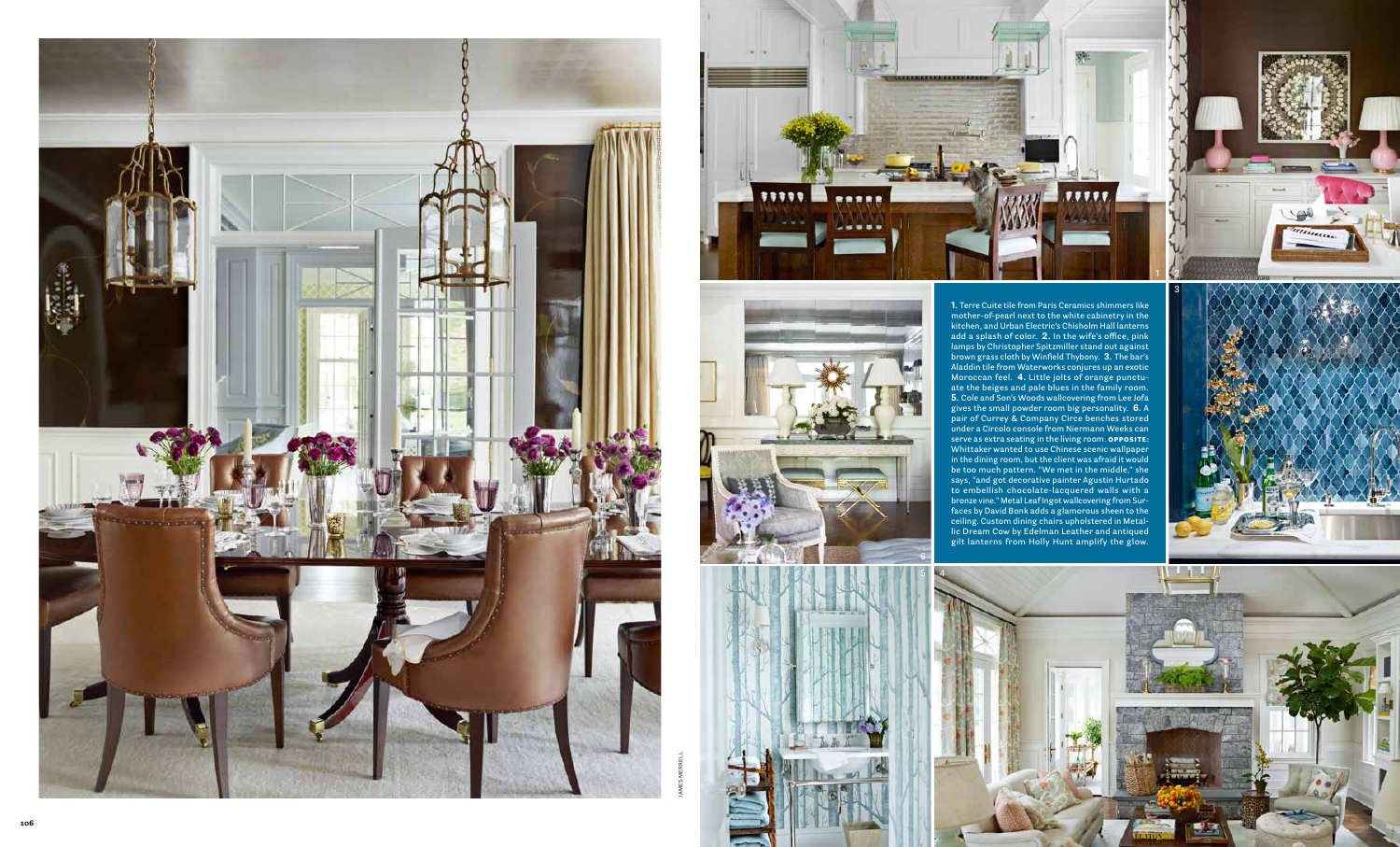LEFT: Whittaker wanted the bedroom for **her client's college-age daughter to feel sophisticated, but still youthful and femi nine. She upholstered the bed in Suzzani by Quadrille and dressed it in Matouk Mirasol bedding. An Ava mirrored nightstand from Worlds Away holds a Genevieve table lamp from Mitchell Gold + Bob Williams. Walls are** 

"Lavender<br>has a whole<br>new point<br>of view<br>when it's<br>mixed with<br>turquoise<br>and navy.<br>It says 'girl'<br>Without<br>SCTeaming<br>SCTeaming<br>"Without<br>"SCTEAMING"<br>"SCTEAMING"<br>"SCTEAMING"<br>"SCTEAMING"<br>"CONDING ANALY CONDING A CONDING A CONDIN has a whole new point of view when it's mixed with turquoise and navy.<br>It says 'girl' without screaming 'girly girl.'"

Ashley Whittaker